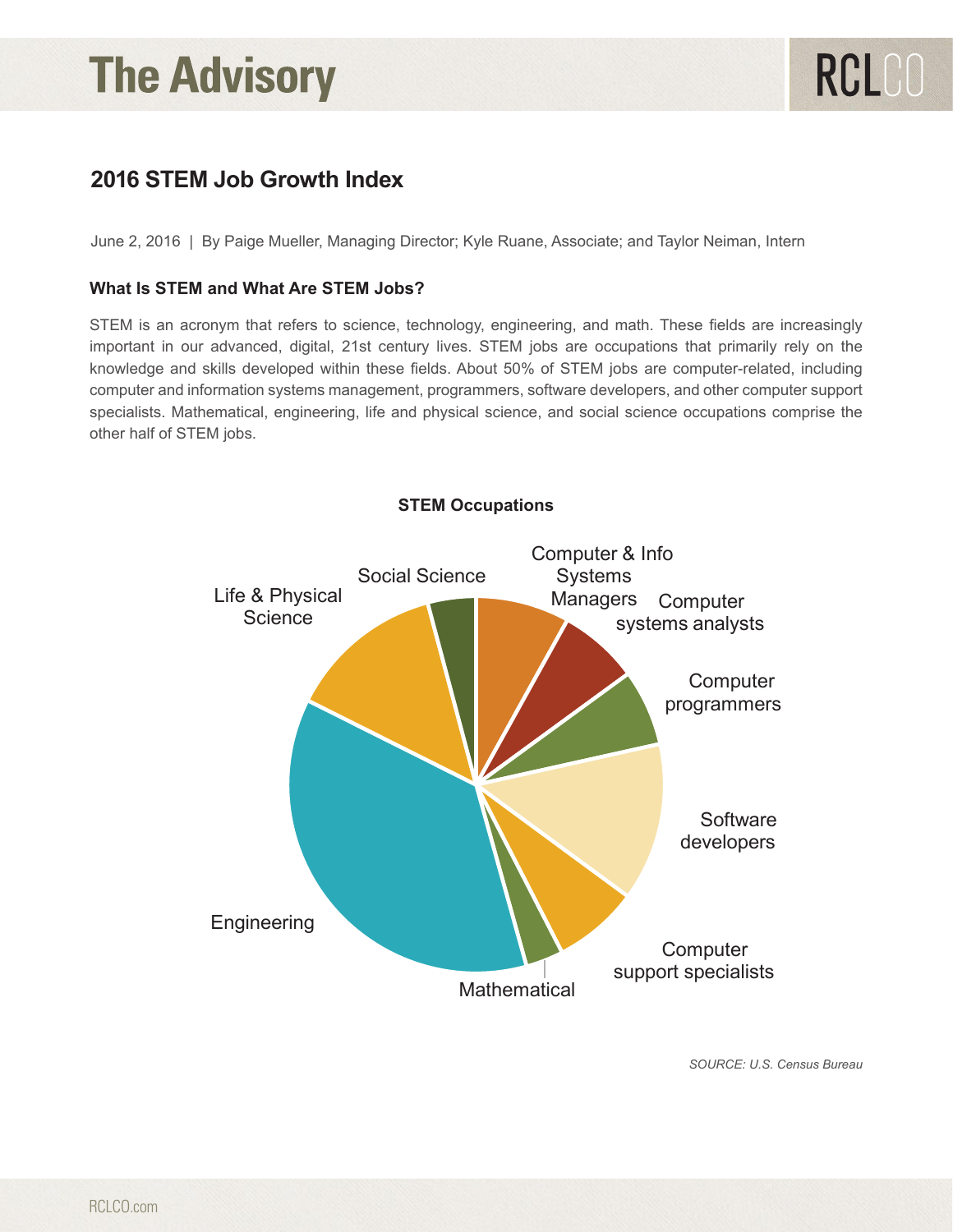

**STEM Employment by Age Group** *STEM Employment by Age Group*

While STEM jobs are often associated with Millennials, STEM jobs span all age groups.

*SOURCE: U.S. Census Bureau*

Brookings institution as choompassing oo industries, ranging nom mandiactumig industries such as duto making<br>and aerospace to energy industries such as oil and gas extraction to high-tech services such as computer software and computer system design, including for health applications. Advanced industries jobs and output grew by 1.9 and 2.3 times higher, respectively, than in the rest of the economy since 2010, led by advanced services which<br>1958 1958 1969 1978 and computer system design, including for the health applications. Advanced industries in the material output grew by 1.9 and output grew by 1.9 and output grew by 1.9 and output grew by 1.9 and output grew by 1.9 and 1.9 We looked simultaneously at "advanced industries" jobs, a broader view of the tech sector, defined by the Brookings Institution as encompassing 50 industries, ranging from manufacturing industries such as auto making created 65% of the new advanced industries jobs.<sup>1</sup>

Markets with unusually high concentrations of STEM jobs include Austin, Boston, Raleigh, San Francisco, San<br>Jesse Saattle, and Washington, D.C. Natably these resultate have appeally have high agouth appear particularly in recent years coming out of the Great Financial Crisis. The next tier of STEM-oriented markets begins to concentrations of STEM jobs in markets such as Detroit and Baltimore. Sacramento fams highly, located on the<br>outskirts of the dominant Silicon Valley, and some energy markets such as Houston also have high concentrations of STEM jobs.  $\blacksquare$ Jose, Seattle, and Washington, D.C. Notably, these markets have generally been high-growth areas, particularly show quite a bit of diversification. In addition to markets such as Denver, San Diego, and Portland, we see high concentrations of STEM jobs in markets such as Detroit and Baltimore. Sacramento ranks highly, located on the of STEM jobs.

While these hubs are likely to continue generating jobs, we have started noticing more widespread growth in the U.S., particularly in areas that have good business environments, low costs, and favorable living conditions. We set out to understand which markets have structures and business environments that can foster long-term<br>We set out to understand which markets have structures and business environments that can foster long-term outsette of growing underlandening of their such a household. success in growing and attracting STEM-based industries.

While these hubs are likely to continue generating jobs, we have started noticing more widespread growth in the 1 http://www.brookings.edu/research/reports2/2015/02/03-advanced-industries#/M10420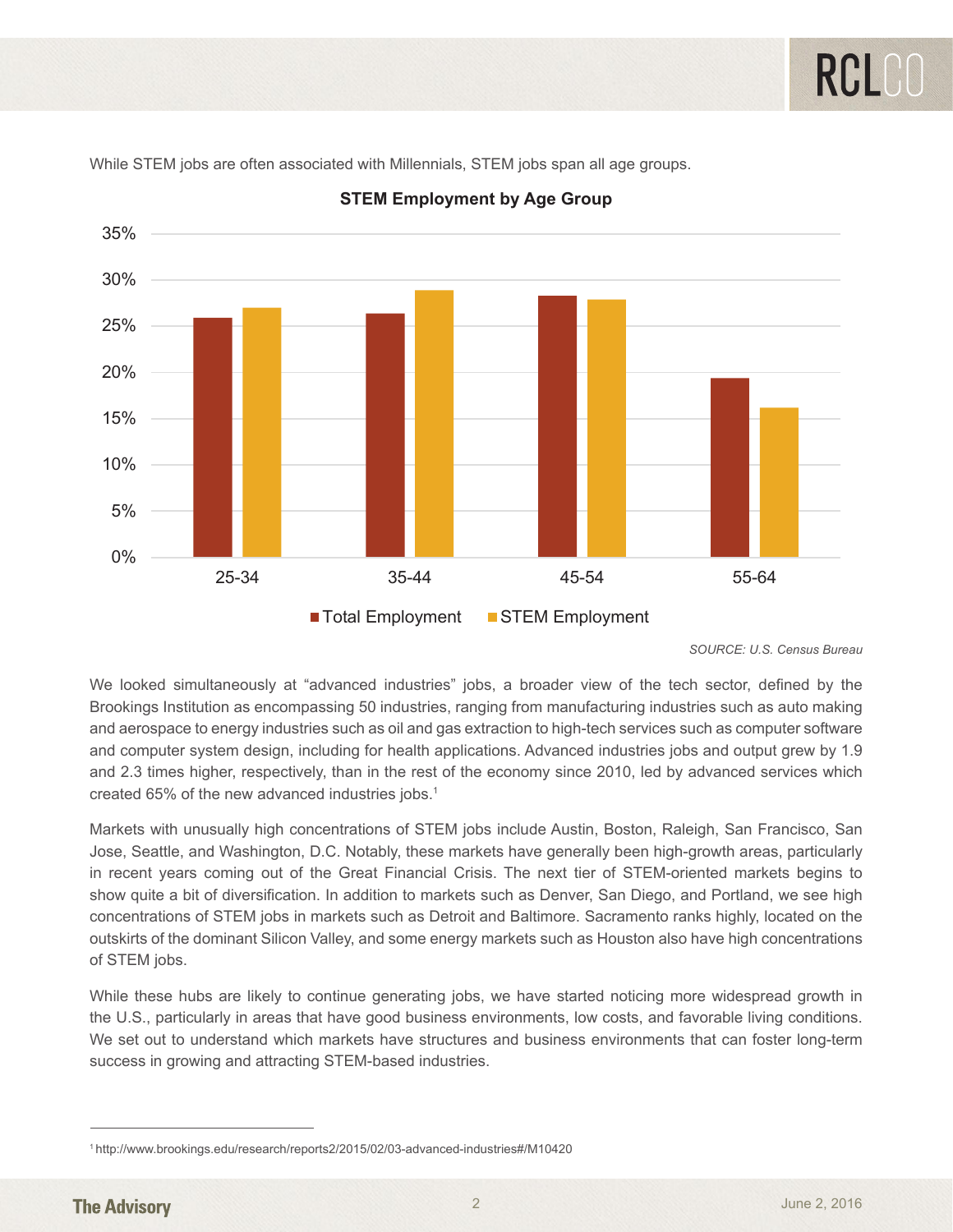#### **Methodology**

We looked at a variety of leading and lagging metrics to determine the top markets for STEM job creation. Our analysis focused on metrics in four main areas germane to the growth of STEM jobs: Growth, Workforce Quality, Quality of Life, and Cost of Doing Business. In total, we looked at 19 different indicators under the four subcategories to further segment and quantify their impact on the STEM job market. In aggregate, these metrics subcategories to further segment and quantify their impact on the STEM job market. In aggregate, these metrics are combined to create our STEM index ranking of top cities for STEM employment growth. are combined to create our STEM index ranking of top cities for STEM employment growth.

#### **Results**

| MSA               | Rank           |
|-------------------|----------------|
| Austin, TX        | 1              |
| Dallas, TX        | 2              |
| Raleigh, NC       | 3              |
| Houston, TX       | 4              |
| Phoenix, AZ       | 5              |
| Seattle, WA       | 6              |
| Atlanta, GA       | $\overline{7}$ |
| San Jose, CA      | 8              |
| Charlotte, NC     | 9              |
| San Francisco, CA | 10             |
| Portland, OR      | 11             |
| Denver, CO        | 12             |

## **RCLCO STEM Job Growth Index** *RCLCO STEM Job Growth Index*

#### *Source: RCLCO; CapRidge SOURCE: RCLCO; CapRidge*

rank near the top of our list. However, the highest-ranking metros provide not only growing concentrations of STEM and advanced industries jobs, but also better business conditions. In addition to lower costs of doing business and real estate costs,¬ they are in states that have more business-friendly tax structures and fiscal health, allowing them to attract new businesses into the area. There are many non-coastal areas that show high potential for STEM employment growth. Dallas, with a low cost of doing business, ranks highly on our index. frousion, as a has for the energy madedly, seeded highly due to his strong of EM costapation growth over the past<br>decade and current large STEM workforce. Denver, which is experiencing a high level of millennial population growth, also ranks highly. It should be noted that all the areas at the top of the index performed strongly in at least two or more of the four categories that comprise our index. Some interesting trends emerge in the results. Obvious STEM hotspots, such as San Jose and San Francisco, Houston, as a hub for the energy industry, scores highly due to its strong STEM occupation growth over the past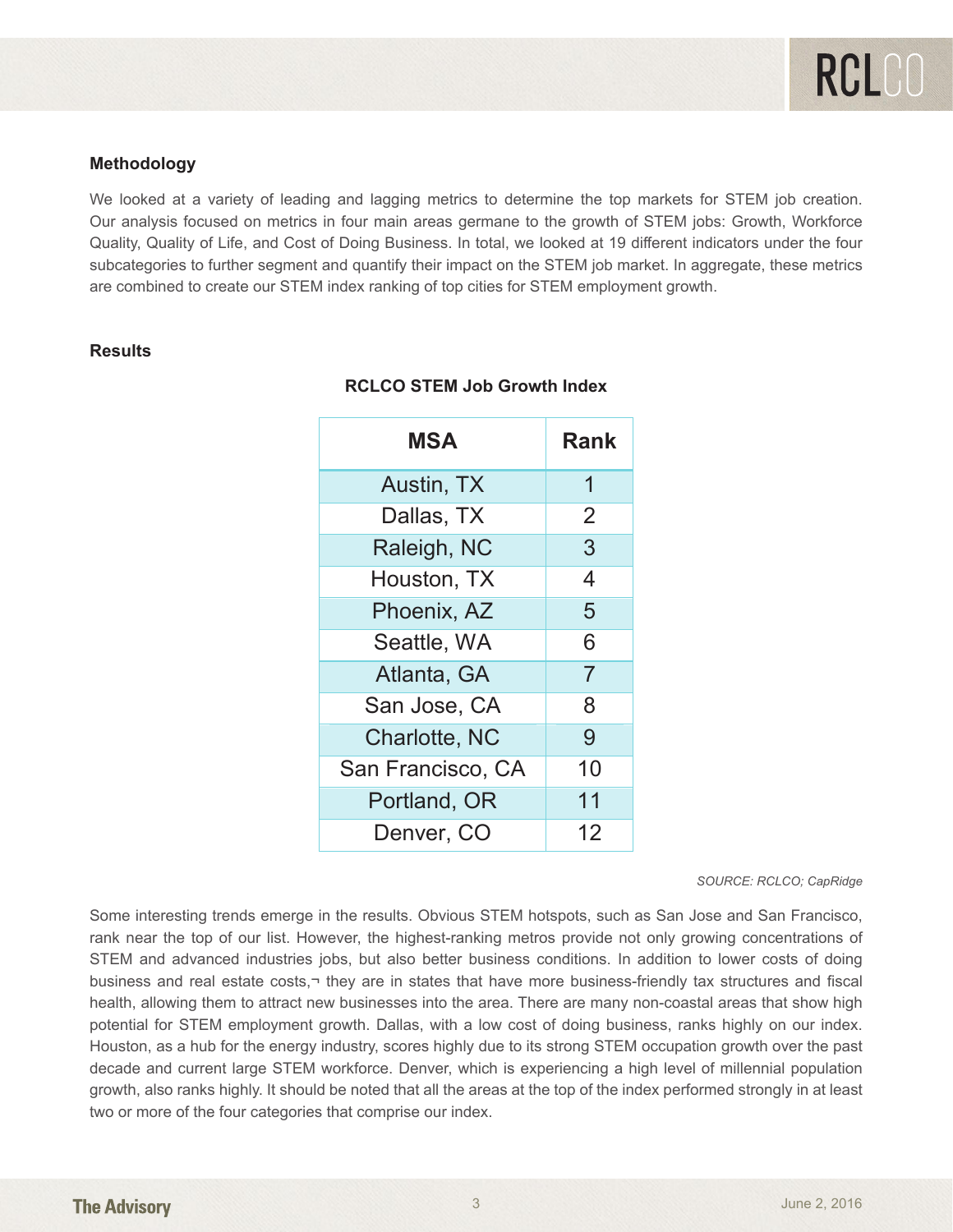



### **RCLCO STEM Job Growth Index** *RCLCO STEM Job Growth Index*

*Source: RCLCO; CapRidge SOURCE: RCLCO; CapRidge*

#### *Article and research prepared by Paige Mueller, Managing Director, Kyle Ruane, Associate, and Taylor Neiman, Intern.*  xxxxx